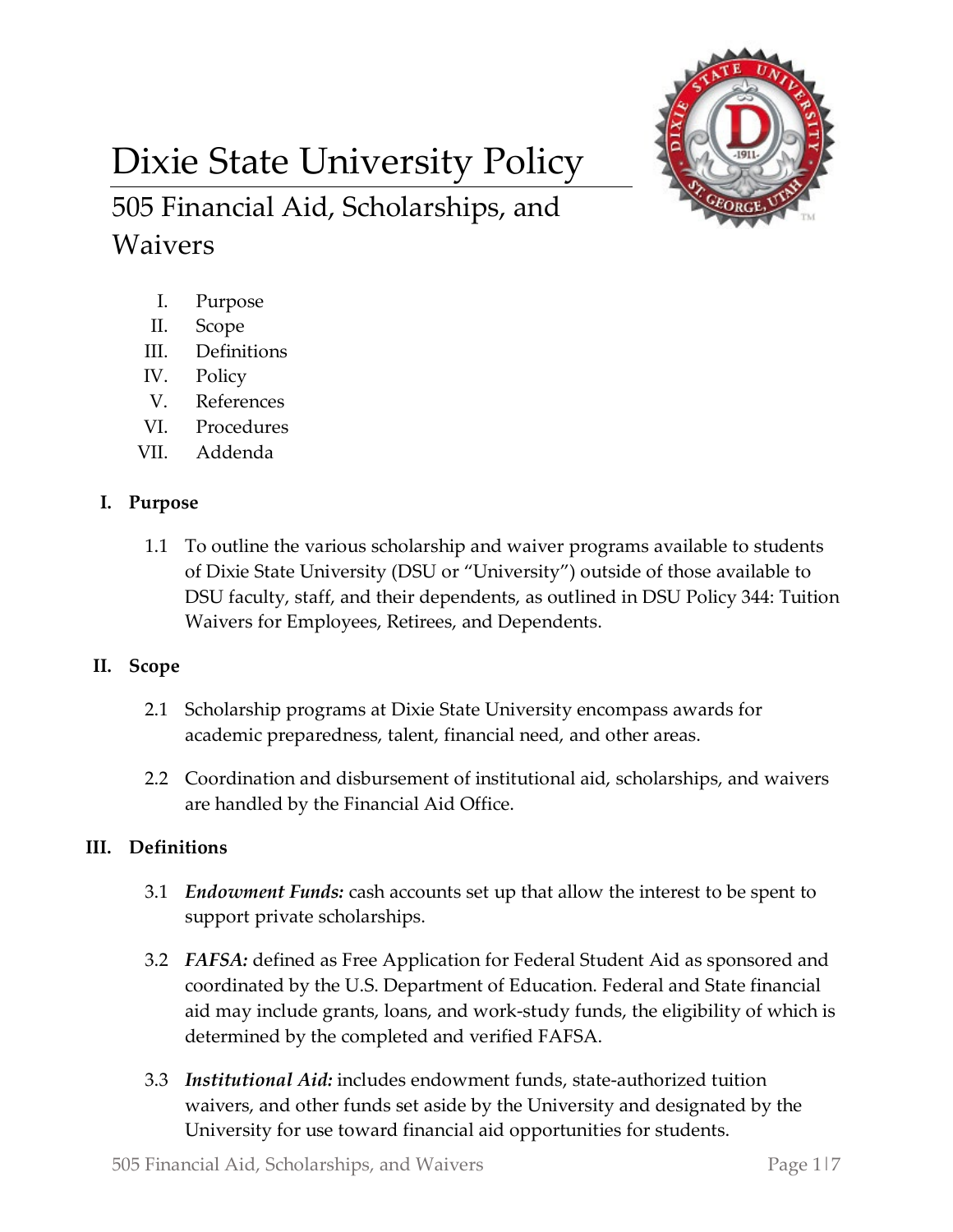- 3.4 *Regular Undergraduate (Base) Tuition:* the sum of money charged for instruction at the University each semester, established by the institution and shown within the University's online catalog (catalog.dixie.edu). Does not include differential tuition nor post-graduate level tuition, as established by individual programs.
- 3.5 *Scholarships:* includes any departmental, community, private, and endowment funds that are supported by cash accounts, donations, or endowments.
- 3.6 *State-Authorized Tuition Waivers:* these are academic, talent, and performance-based waivers that have no funds to transfer. They are waivers designed to reduce regular tuition for a recipient for the amount of the waiver.

## **IV. Policy**

- 4.1 Institutional Aid
	- 4.1.1 Institutional Aid for academic preparedness will be awarded at the time of admissions based upon student academic preparation and other factors as determined by the Financial Aid Office, provided the student meets the established Scholarship Deadlines.
	- 4.1.2 Institutional aid for talent and leadership will be awarded based on departmental recruitment and student application of assistance through the appropriate application process.
	- 4.1.3 Institutional aid for needy students will be awarded on an individual basis, generally to students who have documented need through the completion of their validated FAFSA.
	- 4.1.4 The Financial Aid and Scholarships Office, in accordance with federal financial aid guidelines, is responsible for determining whether a particular award is refundable and, if so, the amount of the refund. The decision of the Financial Aid and Scholarships Office about the refund is final.
	- 4.1.5 If a student receives additional aid after the calculation of their total aid package, certain forms of need-based aid (e.g., student loans and workstudy) may be subject to reduction. Student loans will be reduced before other types of aid.
- 4.2 Criteria for awarding academic scholarships will be established on a yearly basis and are dependent upon scholarship resources. The Financial Aid Office posts available scholarship opportunities through their webpage.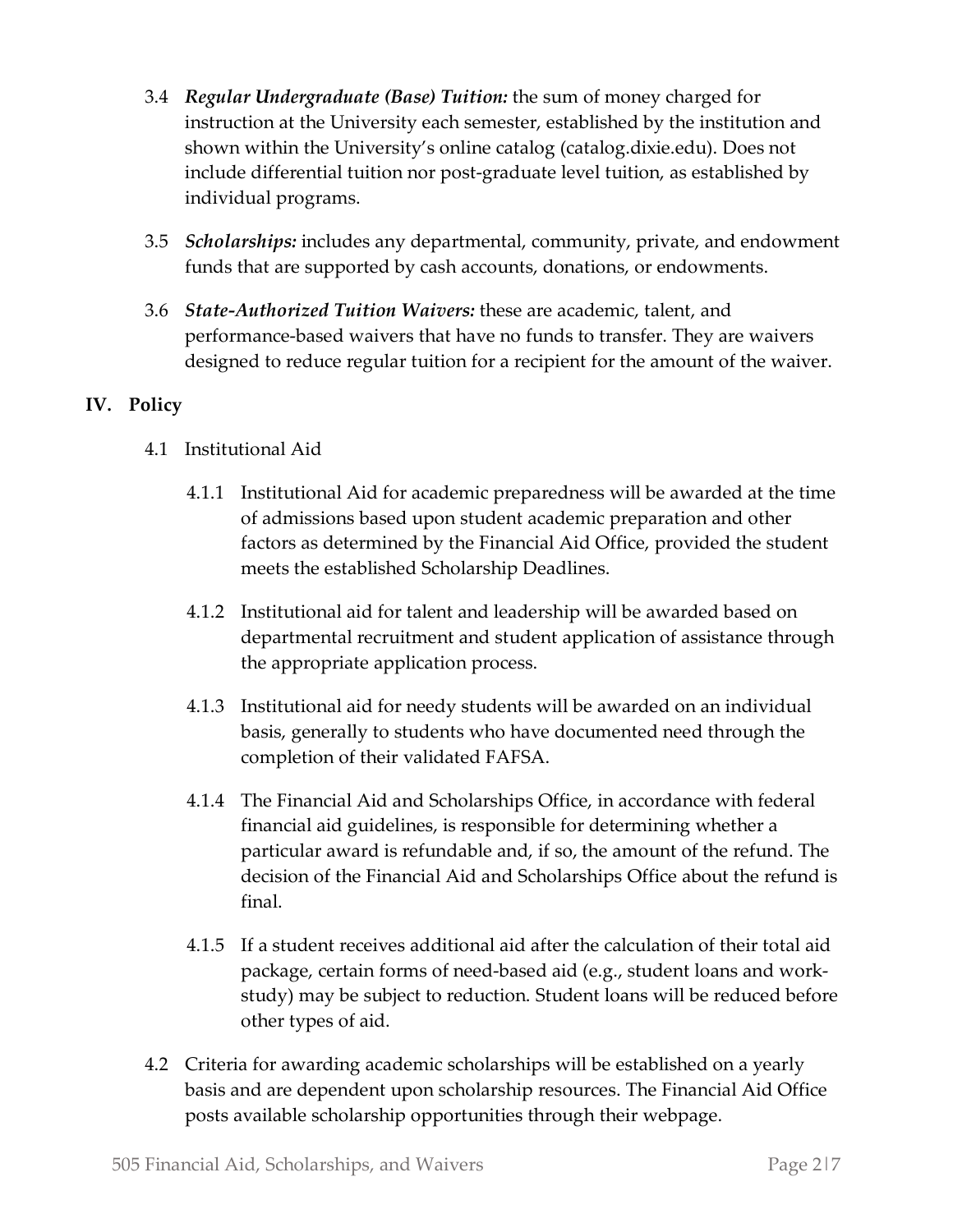- 4.2.1 Students who do not qualify for an academic scholarship at entrance may earn an academic scholarship as a continuing student if their performance merits such an award and funds are available. The Financial Aid Office will accept applications on an annual basis.
- 4.3 Talent Scholarships
	- 4.3.1 Talent scholarships are usually determined by departmental standards and processes, such as departmental scholarship committees, or left to the discretion of select faculty members.
	- 4.3.2 Talent scholarships vary in amount and have different restrictions from one department to another.
	- 4.3.3 Talent scholarship recipients must complete a minimum of 12 units of credit each semester.
	- 4.3.4 Talent scholarship recipients whose cumulative grade point average falls below the 2.00 requirement will lose their talent award.
	- 4.3.5 Students involved with extracurricular performance (band, orchestra, cheer team, dance team, etc.) associated with DSU may receive scholarship funds above the base tuition. The funds awarded to each student will be determined by the Directors within each performance area. These scholarships must be paid through a DSU cash account associated with each area of performance. The maximum amount allowable is \$1000 per student each semester.
- 4.4 Extracurricular, Student Government, and Student Organization Scholarships
	- 4.4.1 It is noted that it is a privilege, rather than a right, to participate in these programs at Dixie State University.
	- 4.4.2 Undergraduate students participating in extracurricular programs, student government, and other student organizations must not fall below their assigned minimum semester and cumulative grade point average to maintain scholarship status.
		- 4.4.2.1 Student Government (DSUSA) must pass 12 credits per semester and pass those with a minimum of a 2.75 semester and cumulative grade point average.
		- 4.4.2.2 Student Ambassadors must pass 12 credits per semester and pass those with a minimum of a 3.0 semester and cumulative grade point average.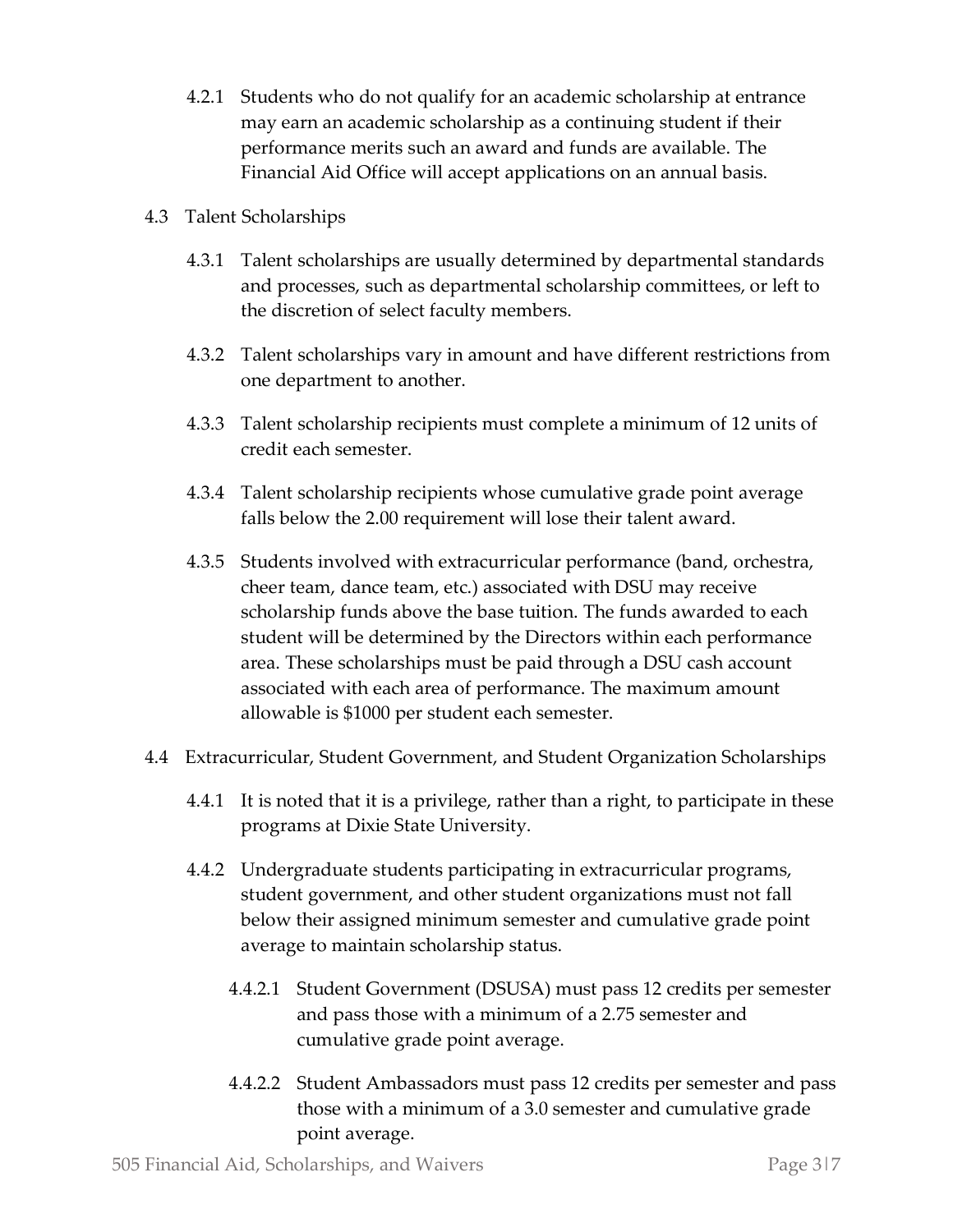- 4.4.2.3 Those participating with the Student Alumni Association must pass 12 credits per semester and pass those with a minimum of 2.5 per semester and cumulative grade point average.
- 4.4.3 Students on scholarships as listed in this section must enroll in a minimum of 12 credit hours per semester and take courses that lead to graduation.
- 4.5 Scholarship Deferments
	- 4.5.1 Scholarship recipients may defer their award no more than twice for up to three (3) years total. Deferment requests must be submitted with the Leave of Absence & Scholarship Deferment Form, which is available online. For students who need to exceed the three (3) years total, they may appeal for an extension of a deferment for extenuating circumstances having to do with medical or military duty only. Documentation must be provided with the appeal.
	- 4.5.2 Deferred Scholarships will be automatically reinstated for the predetermined semester of return. Notification that a student is returning early must be received by the Financial Aid Office before the reinstatement of the award.
- 4.6 State-Authorized Tuition Waivers
	- 4.6.1 No more than one full regular tuition waiver can be used by a student in a single term. However, a student may have multiple scholarships from sources other than a tuition waiver. If a scholarship award causes financial need (as determined by federal regulations governing federal aid) to be exceeded, the scholarship coordinator has the authority to reduce awarded funds. When reductions affect departmental scholarships, the authorizing agent from the department will be consulted.
	- 4.6.2 Tuition waivers cannot be used toward students who already have a Bachelor's degree, have exceeded 180 credits, are in a non-degree seeking program, or declared a non-eligible program.
		- 4.6.2.1 Non-eligible programs include Communication Organizational Leadership Degree Completion Program, ESL Program, Institute for Continued Learning (ICL), Peace Officer Standards Training (POST), Road Scholar Courses, and other non-budget related programs and workshops.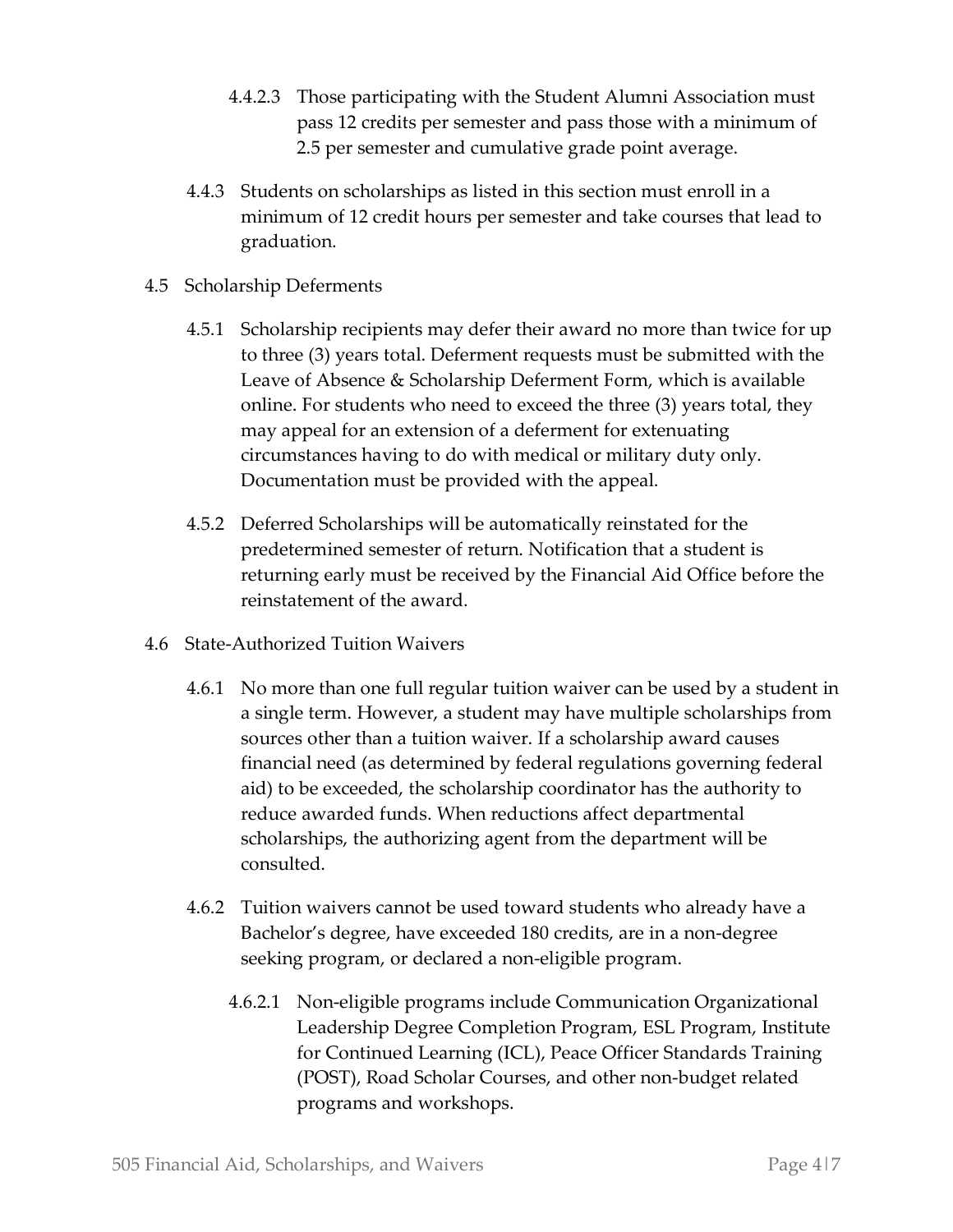- 4.6.2.2 Current DSU students receiving percentage waivers (i.e.: full tuition, 75% tuition, etc.), who enter into an online only program, will not be eligible for an increase in scholarship to cover online only tuition. Their scholarship will remain at the percentage of regular base tuition.
	- 4.6.2.2.1 Non-resident waivers of students who enter into online only programs will be removed, as online only tuition will be less than they were paying previously.
		- 4.6.2.2.1.1 Exception will only be made for those receiving the Non-Resident scholarship that pays a portion of base resident tuition. In that instance, they will be switched to a resident equivalent.
- 4.6.3 Athletic waivers are overseen by the DSU Athletic Department. The NCAA Financial Aid & Scholarship Coordinator will oversee the management of these funds.
- 4.6.4 Students must be a U.S. Citizen or a naturalized citizen to be eligible to receive any State of Utah, DSU waivers, or institutional funds.
	- 4.6.4.1 Exception: Qualified International Students on a qualified F-1 Visa, in good standing with DSU and the International Student Services Office, will be eligible for only the International Merit Waiver or International Freshman Waiver.
- 4.6.5 Tuition waivers cannot be used to cover any differential tuition, fees, or any other associated differential costs incurred by the student, such as course fees, books, etc.
- 4.7 Aid Recall and Appeals
	- 4.7.1 If a student on institutional aid does not meet the requirements of his/her contract, institutional aid may be recalled. Generally, aid that has been paid for a semester cannot be recalled. However, if mutual agreement is reached between a department and a student, and the student returns the funds to the student's account, the funds will be applied back to a department's account.
	- 4.7.2 Any appeal to this policy will be made to the Dixie State University Financial Aid Office.
		- 4.7.2.1 Appeals will be reviewed by the full-time staff within the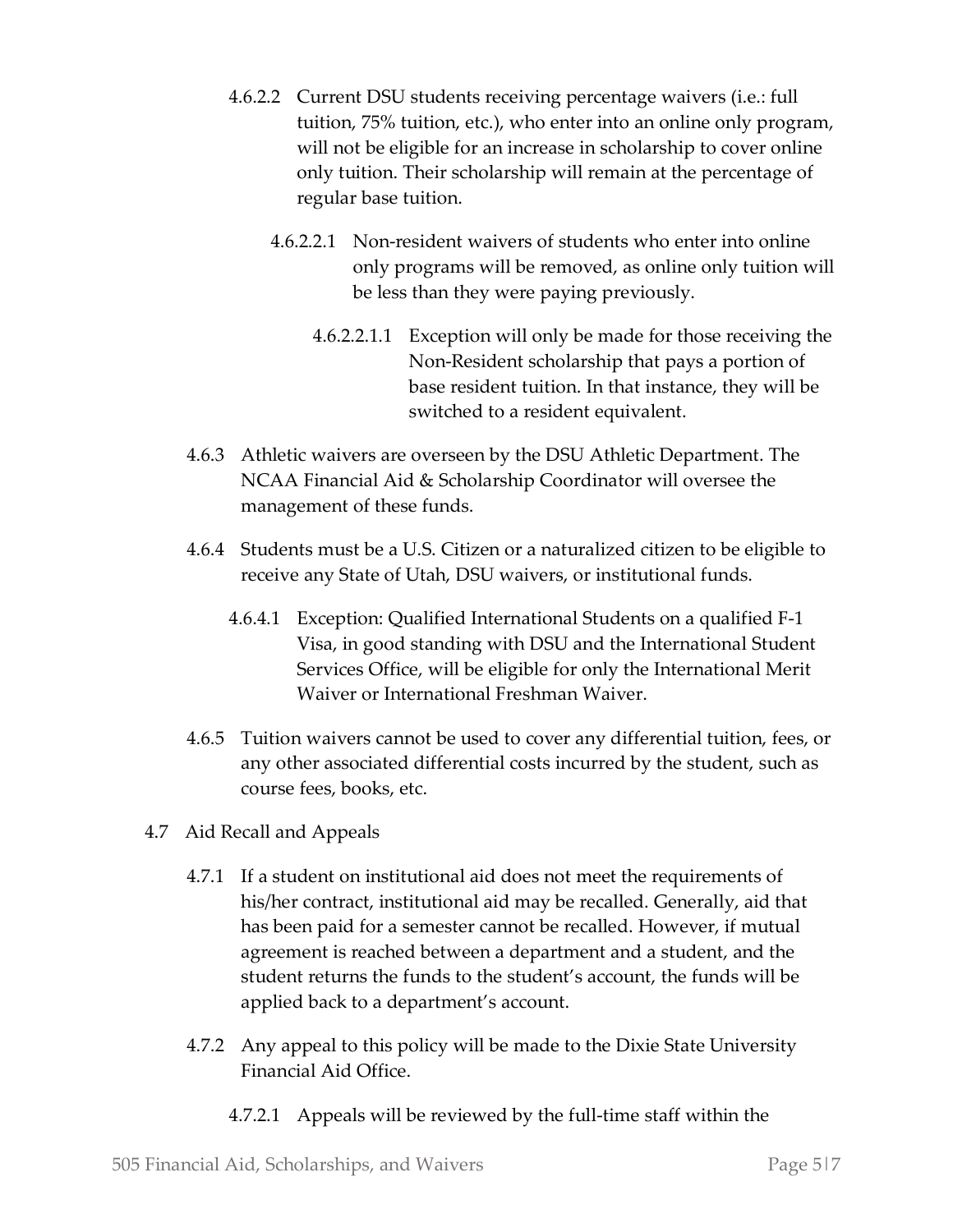Financial Aid & Scholarships Office. Decisions will be emailed to the student via their Dmail account.

- 4.7.2.2 Appeals denied by the DSU Financial Aid & Scholarships Office may be appealed to the DSU Financial Aid & Scholarship Appeals Committee. The committee members come from various DSU departments and include full-time staff, faculty, and student leaders. Any voting member who has a conflict of interest will recuse themselves. Non-voting staff from the Financial Aid & Scholarships Office will attend the appeal meetings for question clarification for both parties and will dismiss themselves prior to any voting. Decisions will be emailed to the students via their Dmail account. The appeal decisions made by this Appeals Committee are final as long as they adhere to the federal financial aid regulations and state scholarship statutes.
- 4.8 Graduate Programs
	- 4.8.1 It is up to the graduate program to raise their own cash donations or endowments to fund scholarships for their graduate programs.
	- 4.8.2 Graduate scholarships are determined by departmental standards and processes, such as departmental scholarship committees, or are left to the discretion of select faculty members.
	- 4.8.3 Graduate scholarships vary in amount and have different restrictions from one department to another.
- 4.9 Mandatory Scholarship Training
	- 4.9.1 Departmental Scholarship Representatives will have to go through yearly scholarship training for updated regulations and policies to ensure correct awarding.

#### **V. References – N/A**

#### **VI. Procedures**

6.1 Students interested in financial aid opportunities in the form of federal, state, or institutional aid may contact the Financial Aid Office directly or visit their webpage for information.

### **VII. Addenda – N/A**